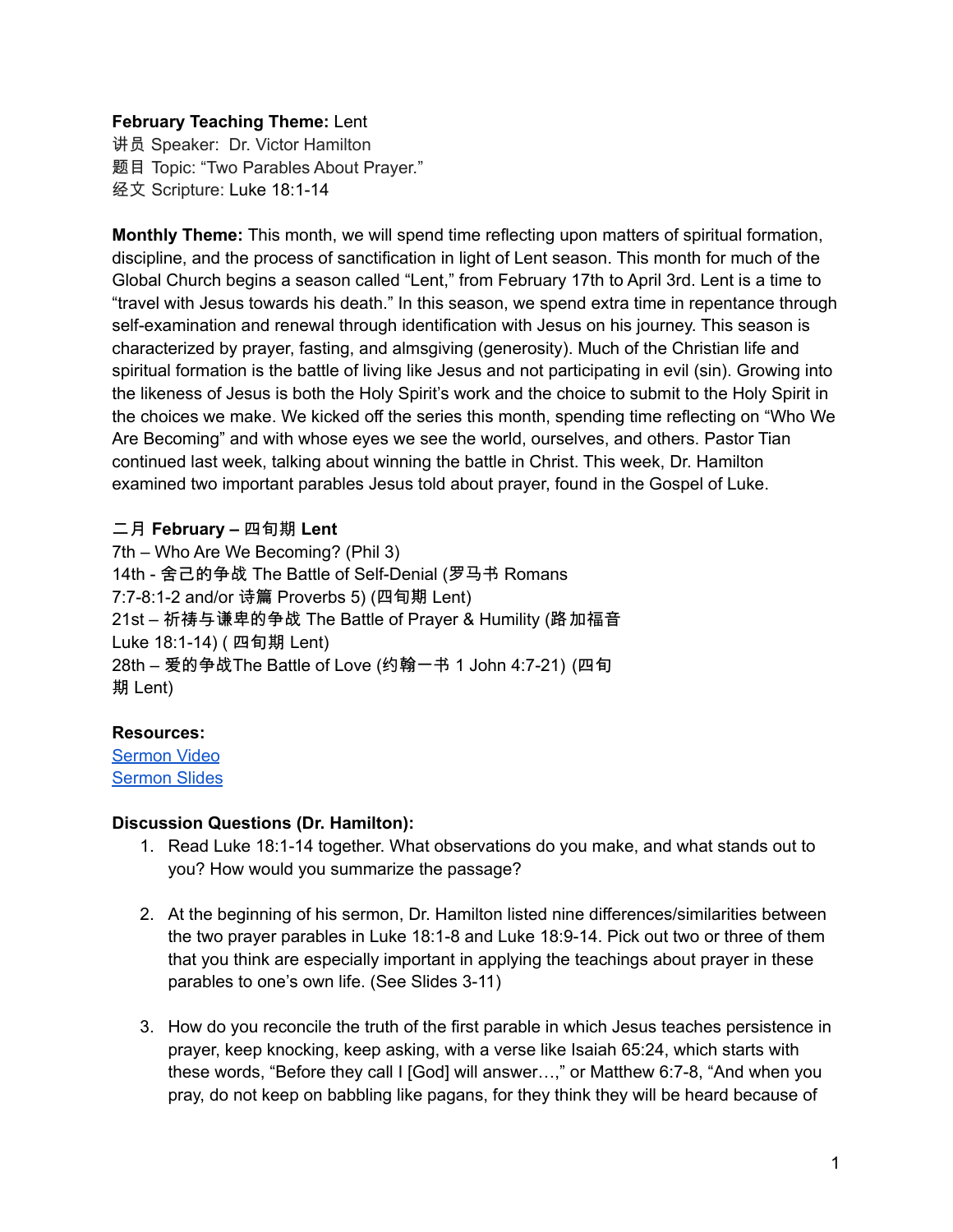their many words. Do not be like them for your Father knows what you need before you ask him"?

- 4. In the second parable, what are the "good" things, the Pharisee says about himself? What are the "bad" things he says about himself that really cancel out the good things he may have said earlier?
- 5. Is there any significant difference between asking God to forgive your sins and asking God to show mercy to you, and if so, what is that difference? (See Slides 19-20)
- 6. What did you think of Dr. Hamilton's suggestion near the end of his sermon that Jesus did not intend in the second parable to teach that we ought to start each day beating our breasts and staring down at the ground? (See Slide 21)

## **Important Notes (Pastor Will):**

Notes on Luke 18:1-8:

- The scenario of a widow seeking justice should be a familiar situation to Jesus listeners as the Old Testament repeatedly demands that Israel practice justice for **"the widow, the fatherless, the foreigner, and the poor."** (Often called the "quartet of the vulnerable"). In our treatment of marginalized people in our day, do we reflect God's desire or the unjust judge's attitude?
- **If this unjust judge listens to the persistent pleas of the widow, much more will God listen "to his chosen ones who cry to him day and night."** The judge refused to do justice for a while. In contrast, God will not "delay long," but "will quickly grant justice" to them. This contrast between the judge's delayed reaction and God's prompt response must be stressed. Otherwise, the parable may be understood (and has often been understood) in the sense that God is like that unjust judge and will eventually answer prayer, not out of justice or compassion, but out of sheer fatigue at the insistence of petitioners. Such an interpretation would seem to place God on the side of the believer's adversary, just as the judge in the parable, by not acting, took the side of the widow's opponent. Nothing could be further from the intention of the parable. **What Jesus is saying is that God, who is loving and not unfeeling, as the judge is, will respond promptly and will not delay and demand insistent petitions, as does the judge.** (González, J. L.)
- **Why then the need "to pray always and not to lose heart"?** The disciples live in the difficult days when they long for the day of the Son of Man and their open vindication. They are like Noah being mocked by his neighbors. The only way to remain firm in such a situation is to pray continually and thus to receive vindication from the Lord. The open manifestation of such vindication may not be until "the day when the Son of Man is revealed." But those who pray will receive prompt assurance of their vindication. (González, J. L.) **In our practice of consistent prayer, God meets us and forms us into the likeness of Jesus, vindicating** (show or prove to be right, reasonable, or justified) **our faith.** Note that Jesus' question at the end concerning faith places the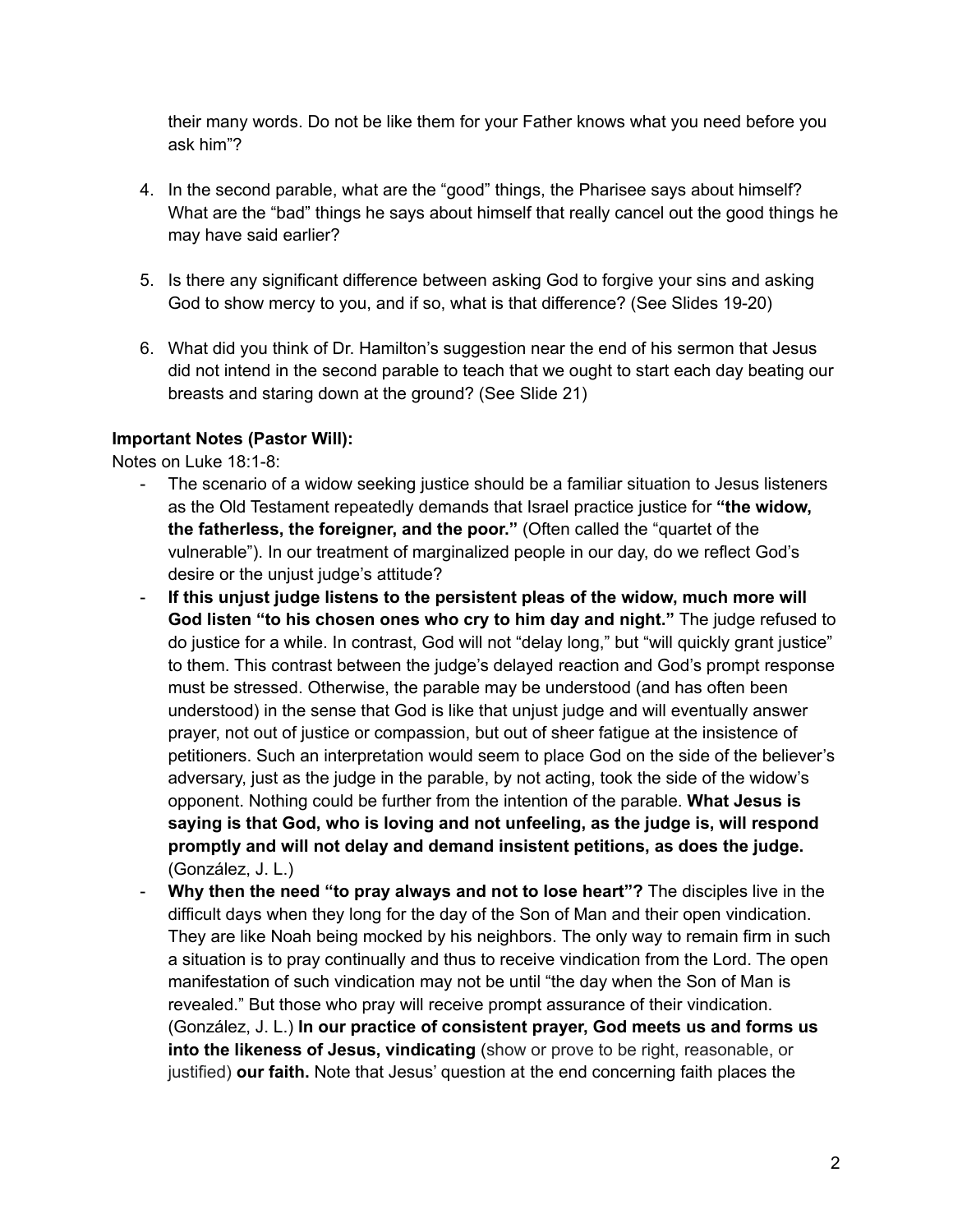widow's action as an act of faith. When we pray and live in hope (of the New Heaven and New Earth), we are acting in trust that King Jesus will answer.

- **Main Point of Parable:** Jesus calls us to trust in God (and his promised return), knowing he is a just, loving God who cares for our needs and never to stop praying as God meets us in prayer and will answer.

Notes on Luke 18:9-14:

- This p**arable continues the theme of prayer but looks at our posture in both prayer and life.** Both the Pharisee and the tax collector stand, one "by himself" and the other "far off." One stands by himself so as not to be contaminated by others less pure than he. The other stands far off because he does not consider himself worthy. Yet, the one who stands far off is, in fact, nearer to God. All that the Pharisee says he does he should be doing; and all he says he is not, he should not be. Tithing and fasting are good religious practices, commended by Scripture. Being a thief, a rogue, an adulterer, or a tax collector (a collaborator with the occupying Romans) were not commendable activities. Jesus is not saying that people should not do what the Pharisee does (fasting and tithing) nor that they should become collaborators with the powerful and the ungodly, as tax collectors were. He says that **when the Pharisee uses his piety and religious practices to consider himself better than the tax collector, he will not be justified. Even a tax collector who acknowledges his sin and his shortcomings will be justified.** The reversal is that the one who brings piety, purity, and obedience, and who trusts in all these, is farther away from God than the one who simply brings misery, weakness, and dependence but trust in God. (González, J. L.)
- This **passage should cause us to ask two questions**: (1) How do I view others? Do I think I am better than others? (2) Who/What do I trust? Do I trust in God and his abundant grace in Jesus, or do I trust in my efforts? *Pride and self-importance are shown as an obstacle in the way to the kingdom.* When we pray from a place of humility, this will change the way we view and honor others.

Reflections on Q6:

Dr. Hamilton suggested that the practice of "beating our breast" with our "heads towards the ground" as the tax collector should be evident in seasons but not a habitual practice. This insight is significant, as often we approach the Christian life living under the weight of constant guilt and shame. However, in the Gospel, we are declared not guilty and empowered to walk away from sin. In God's mercy found in King Jesus, we can walk free of sin, guilt, and shame. We should seek to live a life of repentant and humble recognition of our constant need for mercy, but in Jesus, we know we are forgiven!

**Sermon Summary (Elder Yin):** 二个祷告的喻言

Victor Hamilton 2/20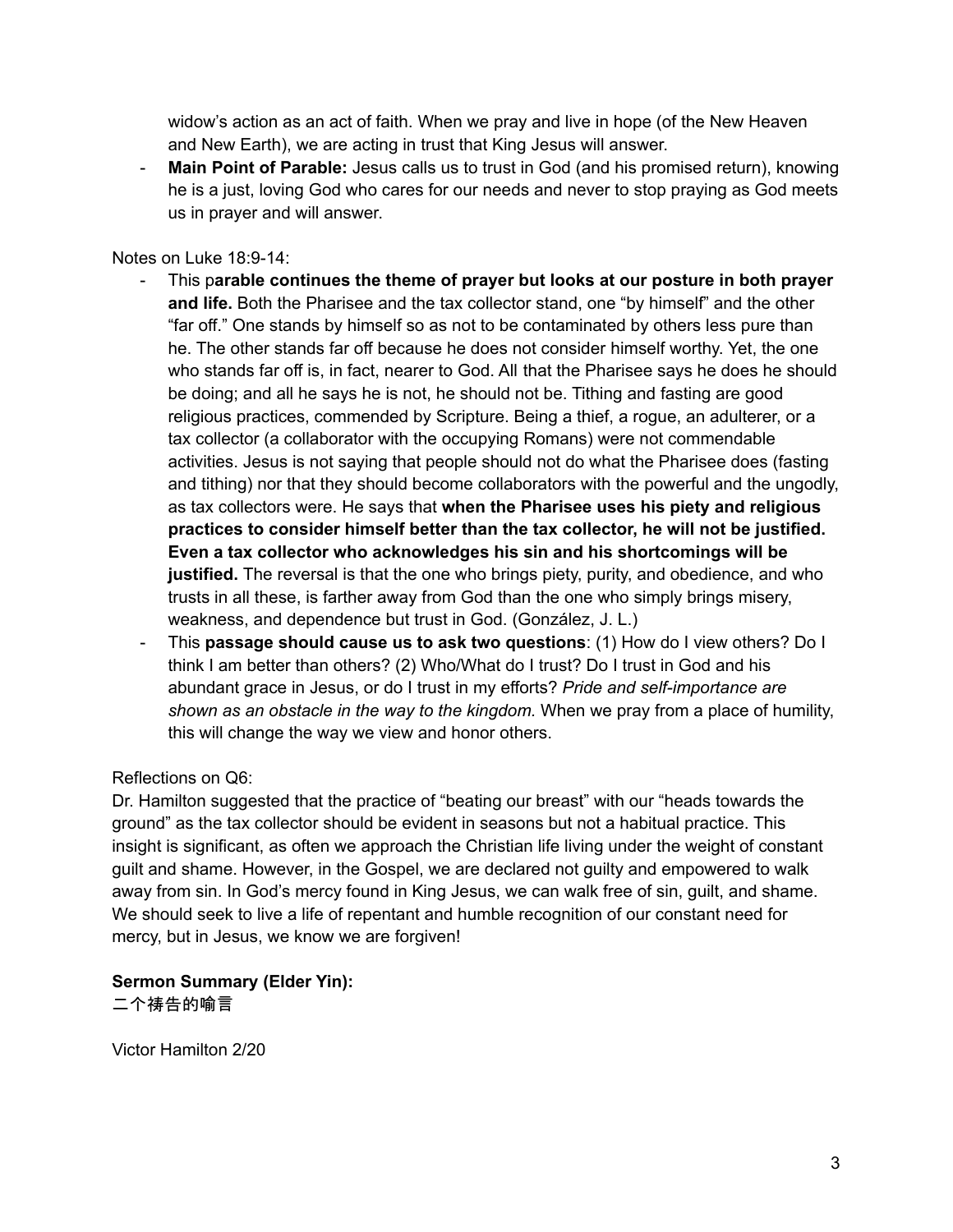"耶稣设一个比喻,是要人常常祷告,不可灰心。 说:「某城里有一个官,不惧怕 神,也不尊重世 人。 那城里有个寡妇,常到他那里,说:『我有一个对头,求你给我伸冤。』 他多日不准,后来心里 说:『我虽不惧怕 神,也不尊重世人, 只因这寡妇烦扰我,我就给她伸冤吧,免得她常来缠磨 我!』」 主说:「你们听这不义之官所说的话。 神的选民昼夜呼吁他,他纵然为他们忍了多时,岂不 终久给他们伸冤吗? 我告诉你们,要快快地给他们伸冤了。然而,人子来的时候,遇得见世上有 信德吗?」 耶稣向那些仗着自己是义人,藐视别人的,设一个比喻, 说:「有两个人上殿里去祷告 :一个是法利赛人,一个是税吏。 法利赛人站着,自言自语地祷告说:『 神啊,我感谢你,我不像 别人勒索、不义、奸淫,也不像这个税吏。 我一个礼拜禁食两次,凡我所得的都捐上十分之一。』 那税吏远远地站着,连举目望天也不敢,只捶着胸说:『 神啊,开恩可怜我这个罪人!』 我告诉你 们,这人回家去比那人倒算为义了;因为,凡自高的,必降为卑;自卑的,必升为高。」" 路加福音 18:1-14

一,二个比喻

第一比喻不放弃的祷告寡妇 第二个是法利赛和税吏的祷告

二,两个比喻不同点和相同点,

听众不一样:耶稣的门徒和仗着自己足义人藐视别人的人,你是那一种?当然两个比喻是不同的 时间和地点。

人物不一样:寡妇和法官,在某城里,在法院,对比:法官被迫听陈述(神乐意听我们的祷告),为求 公正和为求怜悯的祷告,坚持不懈的重要性。比喻结束时提出问题,人子来时,见世上有信德吗? 指寡妇。比喻开始指出观点:常常祷告不可灰心。

法利赛和税吏,在圣殿里,在敬拜中,对比:自大的法利赛,和低头自卑的税吏,为做错的事发出 的祷告,谦虚的祷告的重要性,圣经结束时提出了应许:凡自高的降自卑,反自卑升为高。圣经最 后才提出观点:凡自高的降自卑,反自卑升为高。

三,你是那一位

1,二个比喻有4个人,你是那一位?也四个都是或者没有一位是。

2,不效仿的:法官和法利赛人也许不是我们要学习的,

-法官听是因为被缠磨,希腊言缠磨指哥前9:27也用过,自我节制,攻克己身,攻克就是缠磨一个 字。

-法利赛也不必效仿,法利赛人是自以为是,说神啊感谢你我不像别人。我们希望不要成这样的 人。

3,该效仿的:也许可以学寡妇或者税吏?

-寡妇是弱势群体,被人压迫,忽视,被占便宜,被利用,欺凌。神爱寡妇。申10:18,徒6:1 人被错待,耶稣在十字架上的祷告是一种。有时求神申张正义也是正常的。 -税吏让我们学习,谦卑,承认自己是罪人,

4,二个比喻所学到的

-寡妇求公正,被错待,知如何得帮助。

-税吏有怜悯,做错的,没求饶恕而求怜悯,怜悯是对应罚的人的情感,使应罚的不得不惩罚,给第 二次机会,不定罪,是选爱而不是怒。我们只能求怜悯。这比喻,当然不是神要我们每天在求怜 悯。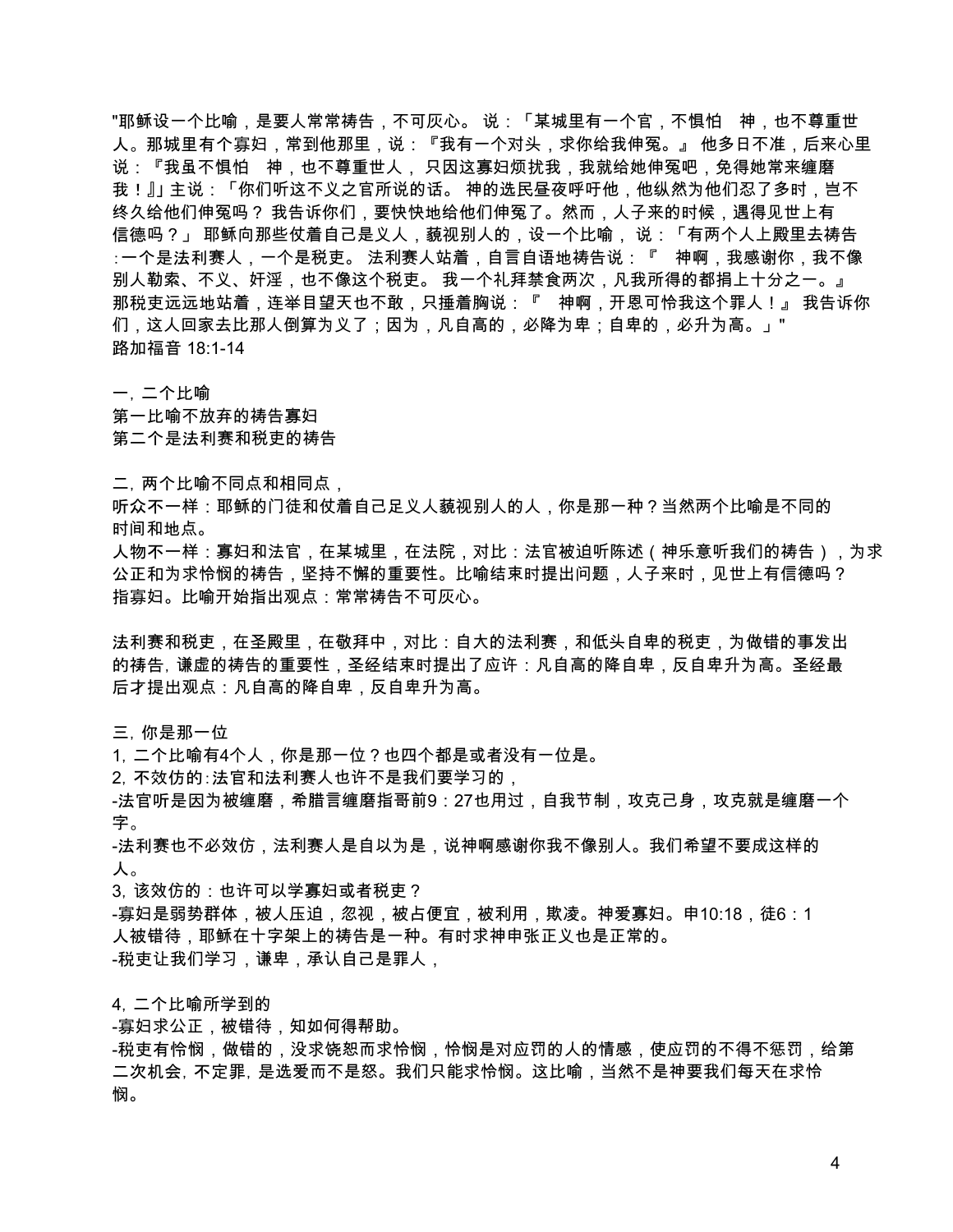-税吏不敢举目望天,虽然圣经中说到,望天是好的,可6:41,可7:34,约17:1,徒7:55。当然有时 我们会低头,求怜悯,但神圣时刻不只是一个习惯,我们有时与神说怜悯我们,有时我们说,诗 118:24

结语:最后,你觉的那一位你可以效仿的,从他们身上学到了什么?

Two Parables About Prayer Luke 18:1-14 Dr. Victor Hamilton 2 parables, only in the gospel of Luke Parable of the persistent widow (who would not stop banging the door) Parable of the Pharisee and a tax collector 2 back to back parables Both about prayers but different focus 9 differences/similarities 1. Different audiences V18:1a to his disciples 18:9 confident in their own right Probably Jesus delivered at different time and places Who are we? 2. Two main characters The widow and the judge The Pharisee and the tax collector 3. The location of the action In a certain town (anywhere) In the temple, set in Jerusalem 4. The action took place At the court, widow in pleading her case In a house of worship, the individual came to pray 5. Stunning contrasts The judge was forced to listen to the widow vs Our God is delighted to respond to us, He welcomes us to pray The proud Pharisee vs meek tax collector 6. The prayer purpose For justice against wrongdoings vs for mercy Wrongs committed against me vs wrongs I have committed 7. The importance in prayer The importance of persistence in prayer, don't take no for no vs. The importance of humility in prayer 8. The endings End with a question? V8b when the son of man comes, will he find faith on the earth? Do we have the faith of the widow? Ends w a promise v14b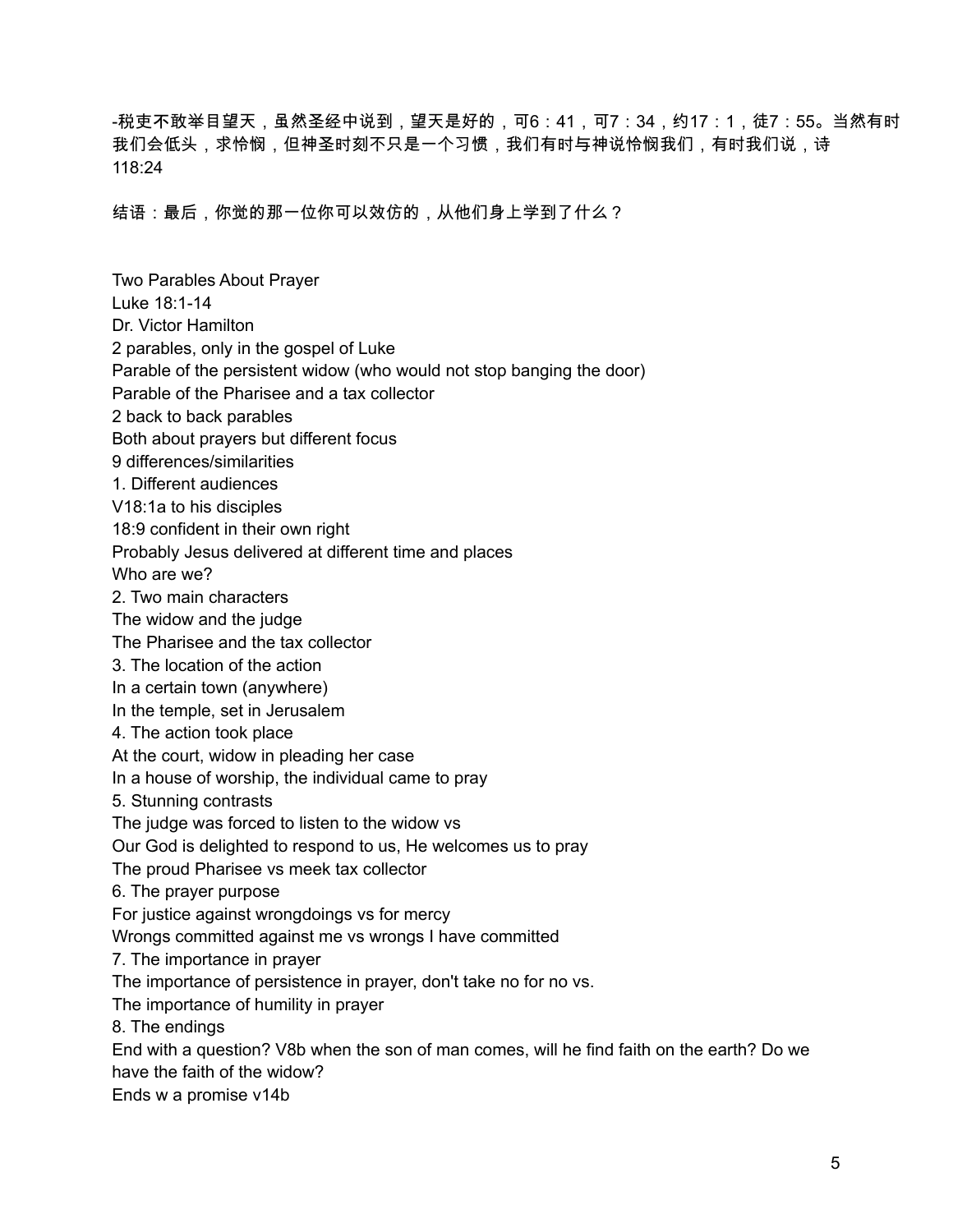For everyone who exalts himself will be humbled, he who humbled himself will be exalted 9. Time of making point

Jesus told the disciples this parable at the beginning, to pray not give up v1 Jesus told at the end, humble then be exalted v14b

Four individuals, which one does you identify with?

Most easily see something of yourself?

Not the judge! Don't fear God, don't care about man!! He listened only because of widow's bother! 1corinthians 9:27 the word "bother" appears, Paul talked about self-control, beats his body, gives me a black eye

The Pharisee

He thought himself more spiritual and moral than others, self important, proud, look down his nose on you. Lord, please don't let me be one like him

The widow

Represent someone vulnerable, abused, used, oppressed, take advantaged.

In Deuteronomy, the word, widow, appears 13 times, all references to God's care and compassion for widow

Deut 10:18He defends the cause of the fatherless and the widow, and love the alien Acts 6:1 the Grecian Jews' widows were overlooked in the daily distribution of food Father, they don't know what they are doing, said Jesus on the cross It's good to seek for justice if wronged

Tax collector

The best illustration of humble in front of God, to seek for mercy, a sinner Instead of like the widow ask for justice, he knew he sinned, asked for mercy only, not even for forgiveness

What's mercy?

Is compassion showing from one to another, when the first one has the power to punish the latter

God chooses forgiveness over condemnation, over punishment, gives us a second chance God chooses love instead of wrath

Everyone in our life time, there is time all we can ask to God, kneed, is mercy!! But Jesus didn't suggest we do that daily, stared at the ground, beat us up, the tax collector didn't even dare to look up in heaven

Other parts of the Bible tell us it's healthy to look up in heaven Mark 6:41, 7:34, John 17:1, Jesus looked up and prayed Acts 7:55 (Stephen)

Humble moment is not a habitual moment. At times, we plea God for mercy. Hopefully most days of our life begin w "this is the day the lord has made, let us rejoice and be glad in it" psalms 118:24